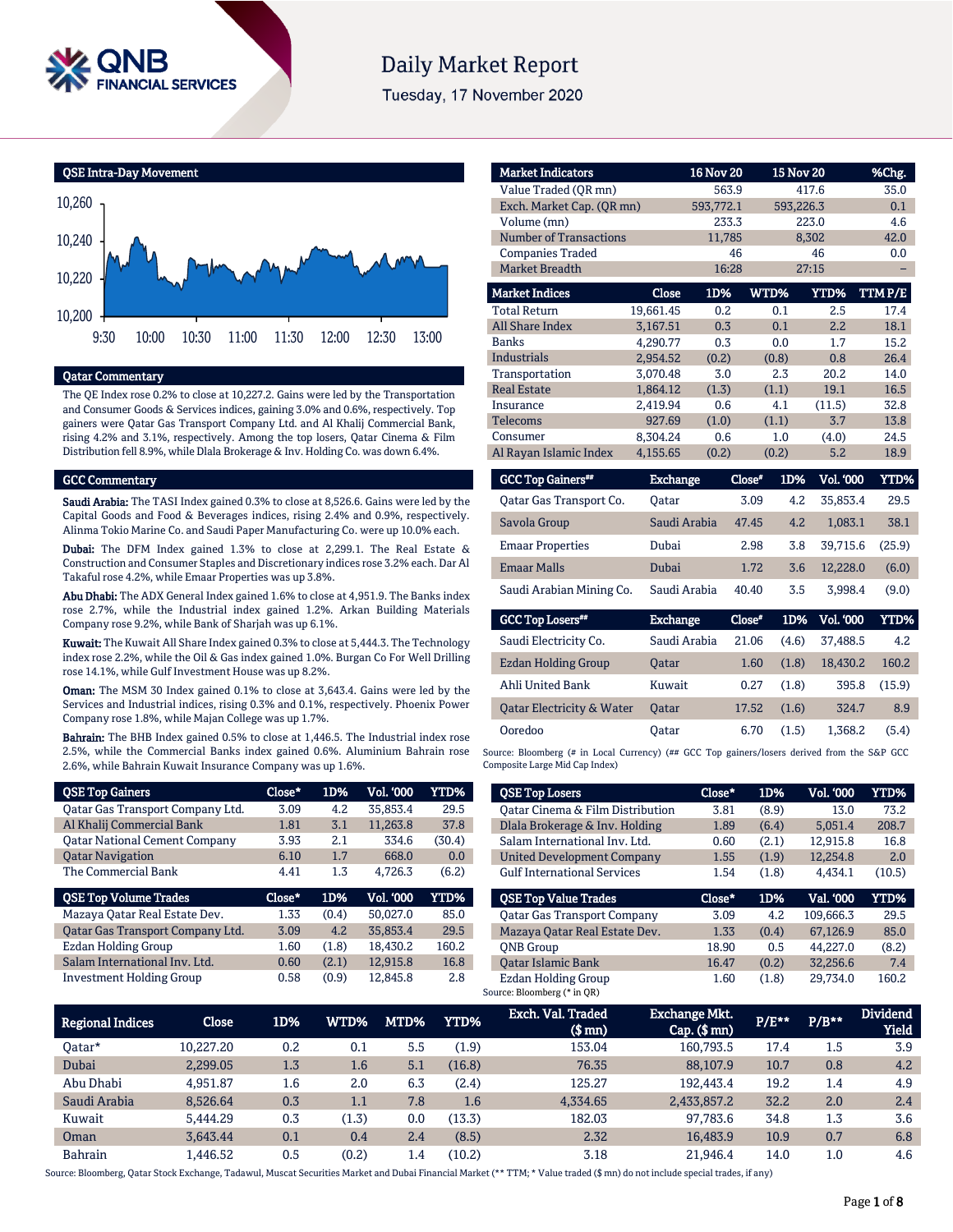### Qatar Market Commentary

- The QE Index rose 0.2% to close at 10,227.2. The Transportation and Consumer Goods & Services indices led the gains. The index rose on the back of buying support from Arab and Foreign shareholders despite selling pressure from Qatari and GCC shareholders.
- Qatar Gas Transport Company Ltd. and Al Khalij Commercial Bank were the top gainers, rising 4.2% and 3.1%, respectively. Among the top losers, Qatar Cinema & Film Distribution fell 8.9%, while Dlala Brokerage & Inv. Holding Co. was down 6.4%.
- Volume of shares traded on Monday rose by 4.6% to 233.3mn from 223.0mn on Sunday. However, as compared to the 30-day moving average of 271.2mn, volume for the day was 14% lower. Mazaya Qatar Real Estate Development. and Qatar Gas Transport Company Ltd. were the most active stocks, contributing 21.4% and 15.4% to the total volume, respectively.

| <b>Overall Activity</b>        | Buy %* | Sell %* | Net (QR)        |
|--------------------------------|--------|---------|-----------------|
| Oatari Individuals             | 39.94% | 47.04%  | (40,032,741.2)  |
| <b>Oatari Institutions</b>     | 18.79% | 21.19%  | (13,547,912.9)  |
| Oatari                         | 58.72% | 68.23%  | (53,580,654.1)  |
| <b>GCC</b> Individuals         | 1.59%  | 2.69%   | (6, 161, 775.5) |
| <b>GCC</b> Institutions        | 2.65%  | 2.44%   | 1,163,393.7     |
| <b>GCC</b>                     | 4.24%  | 5.12%   | (4,998,381.8)   |
| Arab Individuals               | 9.44%  | 9.02%   | 2,358,090.5     |
| Arab                           | 9.44%  | 9.02%   | 2,358,090.5     |
| Foreigners Individuals         | 3.13%  | 2.91%   | 1,218,798.1     |
| <b>Foreigners Institutions</b> | 24.48% | 14.72%  | 55,002,147.2    |
| <b>Foreigners</b>              | 27.60% | 17.63%  | 56,220,945.3    |

Source: Qatar Stock Exchange (\*as a % of traded value)

#### Global Economic Data

| Date  |       | Market Source                          | <b>Indicator</b>                 | Period | Actual   | Consensus | Previous |
|-------|-------|----------------------------------------|----------------------------------|--------|----------|-----------|----------|
| 11/16 | Japan | Ministry of Economy Trade and Industry | Industrial Production MoM        | Sep    | 3.9%     | -         | 4.0%     |
| 11/16 | Japan | Ministry of Economy Trade and Industry | <b>Industrial Production YoY</b> | Sep    | $-9.0\%$ |           | $-9.0\%$ |
| 11/16 | `hina | National Bureau of Statistics          | <b>Industrial Production YoY</b> | Oct    | 6.9%     | 6.7%      | 6.9%     |
| 11/16 | `hina | National Bureau of Statistics          | <b>Industrial Production YTD</b> | Oct    | 1.8%     | .8%       | 1.2%     |

Source: Bloomberg (s.a. = seasonally adjusted; n.s.a. = non-seasonally adjusted; w.d.a. = working day adjusted)

## News

## Qatar

 QNB Group announces the successful closing of the syndication for its global dual tranche USD 3.5 billion Senior Unsecured term loan facility – QNB Group, the largest financial institution in the Middle East and Africa , announced the successful closing of the syndication for its global dual tranche USD 3.5 billion unsecured term loan facility. The syndication was well supported by 34 international banks with substantial oversubscription. QNB's Group CEO, Abdulla Mubarak Al-Khalifa, commented: "The closing of this syndication is exceptional in several aspects, it is the largest 5-year dual tranche syndication ever issued in the Middle East region for a bank. This tranche also attracted the interest of global banks and helped us further broaden our investor base. The issuance was substantially oversubscribed which, despite the challenges of Covid-19, demonstrates our standing as a high quality issuer. We see this transaction as confirmation of our successful strategy of becoming a leading bank in MEASEA." The facility included USD 2 billion three year and USD 1.5 billion five-year tranches, and will be used for general corporate purposes. The syndication was fully underwritten by HSBC Bank Middle East Limited, Mizuho Bank, Ltd., Bank of America Merrill Lynch International Designated Activity Company, Barclays Bank PLC, MUFG Bank, Ltd., Maybank Kim Eng Securities Pte. Ltd., Standard Chartered Bank, SMBC Bank International plc and United Overseas Bank Limited. Initial Mandated Lead Arrangers included J.P. Morgan Securities plc and Intesa Sanpaolo, QFC Branch along with the Underwriters. HSBC was mandated as the Documentation Coordinator while Mizuho was mandated as the Syndication Coordinator and Facility Agent. (Press Release)

- ORDS announces date to pay interest to bondholders Ooredoo (ORDS) announced that Ooredoo International Finance Limited (OIFL), its wholly-owned subsidiary, pursuant to the Terms and Conditions of the Notes and the Final Terms, will pay its Global Medium Term Note (GMTN) holders' interest payment on December 22, 2020. (QSE)
- Page 2 of 8 GCC rift needs solution based on fair talks – HE the Deputy Prime Minister and Minister of Foreign Affairs Sheikh Mohamed bin Abdulrahman Al-Thani said Doha has been open to a dialogue from the beginning of the Gulf crisis to find a just solution based on mutual respect and respect for the sovereignty of each country. In a live interview broadcast by the Global Security Forum (GSEC) 2020, Qatar's foreign minister said his country welcomes a dialogue based on respect for sovereignty,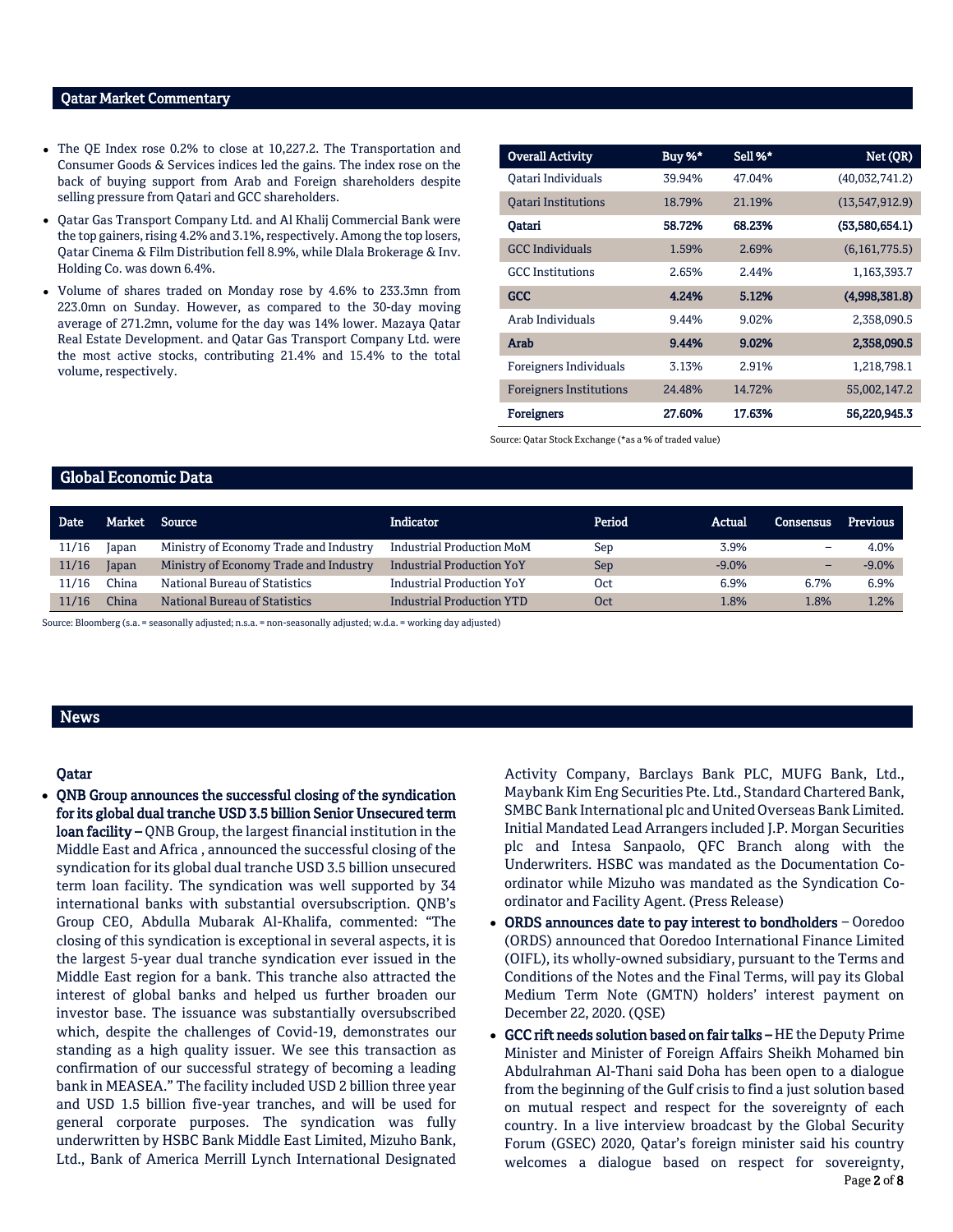considering that there is no winner from the Gulf crisis. (Gulf-Times.com)

 KPMG: Qatar should look at more strategic investments in India's key sectors – There is no denial that Gulf countries have huge sovereign funds at their disposal. Among them, Qatar accounts for the largest share. But India has not found the right way to attract those funds yet. In a panel discussion 'Financing India — with focus on Qatar', which was organized by Free Press Journal and SIES in association with Invest India recently, the need for synergizing investments requirements was discussed, where 1800 participants attended through YouTube and Facebook. The panelists for the session were H E Deepak Mittal, Indian Ambassador to Qatar; Dr. R Seetharaman, Group CEO of Doha Bank; and Gopal Balasubramaniam, Partner and Head of Audit at KPMG in Qatar. The session was moderated by R N Bhaskar and the closing remarks were delivered by Vaneeta Raney, head of BMM department, SIES. Commenting on investments, Deepak Mittal, said: "The exposure from the Qatar side to the Indian market is limited but it is increasing." India has improved its ranking on the ease of doing business score and amended policies mainly related to the Finance Act which allows long-term investments by sovereign wealth funds (SWFs), especially in the priority infrastructure projects. Other measures were also being undertaken, and these will open up new opportunities for financing relationships between India and Qatar, stressed Mittal. Qatar Investment Authority (QIA) manages over \$300bn worth of sovereign wealth funds globally. "2019-2020 has been a good year for India as far as getting the attention of QIA is concerned," stated Gopal Balasubramaniam. "Prior to that, investments into India have been sluggish as investments did not do well in the past." But Gopal is optimistic that QIA may revisit its India strategy and is presently on discussions for considering investing \$1.5bn in Reliance Jio and might look at investing in the Unicorns as there is tremendous opportunity in India for the startup ventures. (Peninsula Qatar)

# International

 Coronavirus bigger risk to US economy than election dispute – The coronavirus is a bigger risk to the US economy than a prolonged dispute over the presidential election result, according to a Reuters poll that showed the near-term economic recovery was slowing more than previously thought. With around 11mn COVID-19 cases, the US is by far the hardest-hit country and while a potential vaccine provides some optimism the outlook remains uncertain, the November 10-16 poll of over 100 economists found. The recent progress toward COVID-19 vaccines pushed Wall Street shares to a record closing high last week, despite a surge in new cases and disputes on election results. Over 90% of economists, or 53 of 57, said elevated coronavirus cases were the bigger risk to the economy for the remainder of this year rather than further uncertainty surrounding when the election results will be made official. Asked if their forecasts were based on recent progress of a COVID-19 vaccine, 57 economists who responded to a separate question were almost evenly split, suggesting the tonic for Wall Street sentiment is not yet seen as a full public health and economic turning point. With no prospect for swift new

spending support from Congress, the economy, now adrift, may weaken again. (Reuters)

- Biden: US, allies need to set global trade rules to counter China's influence - US President-elect Joe Biden said on Monday the US needed to negotiate with allies to set global trading rules to counter China's growing influence but declined to say whether he would join a new China-backed Asian trade pact signed on Sunday. Asked at a news conference in Wilmington, Delaware, whether the United States would join the Asian-focused 15 country Regional Comprehensive Economic Partnership agreement, Biden said he could not yet discuss US trade policy because he had not taken office "and there's only one president at a time." "We make up 25% ... of the economy in the world," Biden said of the US. "We need to be aligned with the other democracies, another 25% or more so that we can set the rules of the road instead of having China and others dictate outcomes because they are the only game in town." The signing of the RCEP at a regional summit in Hanoi creates the world's largest trade agreement, covering 30% of the global economy and 30% of the global population, joining for the first time Asian powers China, Japan and South Korea. It also marks a another setback for US influence in the region after President Donald Trump in 2017 quit the 12-country Trans-Pacific Partnership (TPP) trade pact, negotiated while Biden was Vice President. Biden said he had a detailed trade plan he would discuss on January 21, 2021, the day after he is due to be sworn into office. (Reuters)
- US Chamber: US being left behind after Asia forms world's biggest trade bloc - The US Chamber of Commerce said it was concerned the US was being left behind after 15 Asia-Pacific economies on Sunday formed the world's largest free-trade bloc, cementing China's dominant role in regional trade. The Chamber welcomed the trade-liberalizing benefits of the new Regional Comprehensive Partnership Agreement (RCEP), saying US exporters, workers and farmers needed greater access to Asian markets. But it said Washington should not join the bloc. RCEP covers 30% of the global economy and 30% of the global population, joining for the first time Asian powers China, Japan and South Korea. It aims in coming years to progressively lower tariffs across many areas. The US is absent from both RCEP and the successor to the Trans-Pacific Partnership (TPP), leaving the world's biggest economy out of two trade groups that span the world's fastest-growing region. (Reuters)
- Britain decouples from EU with delay to bank and investment rules – New capital rules for banks and investment firms will be implemented at the start of 2022, six months later than originally indicated to give industry more time to prepare, the British authorities said. The deadline is six months after the European Union's (EU) June 2021 date for implementing its versions of the rules, showing how Britain is decoupling from EU financial regulations as post-Brexit transition arrangements finish at the end of 2020. The rules comprise Britain's Investment Firms Prudential Regime, which covers capital requirements for investment firms, and some changes to capital requirements agreed globally by the Basel Committee after the financial crisis a decade ago. "We have decided to target an implementation date of 1 January 2022 for these two regimes," the Bank of England, Financial Conduct Authority and Britain's finance ministry said in a joint statement. Britain previously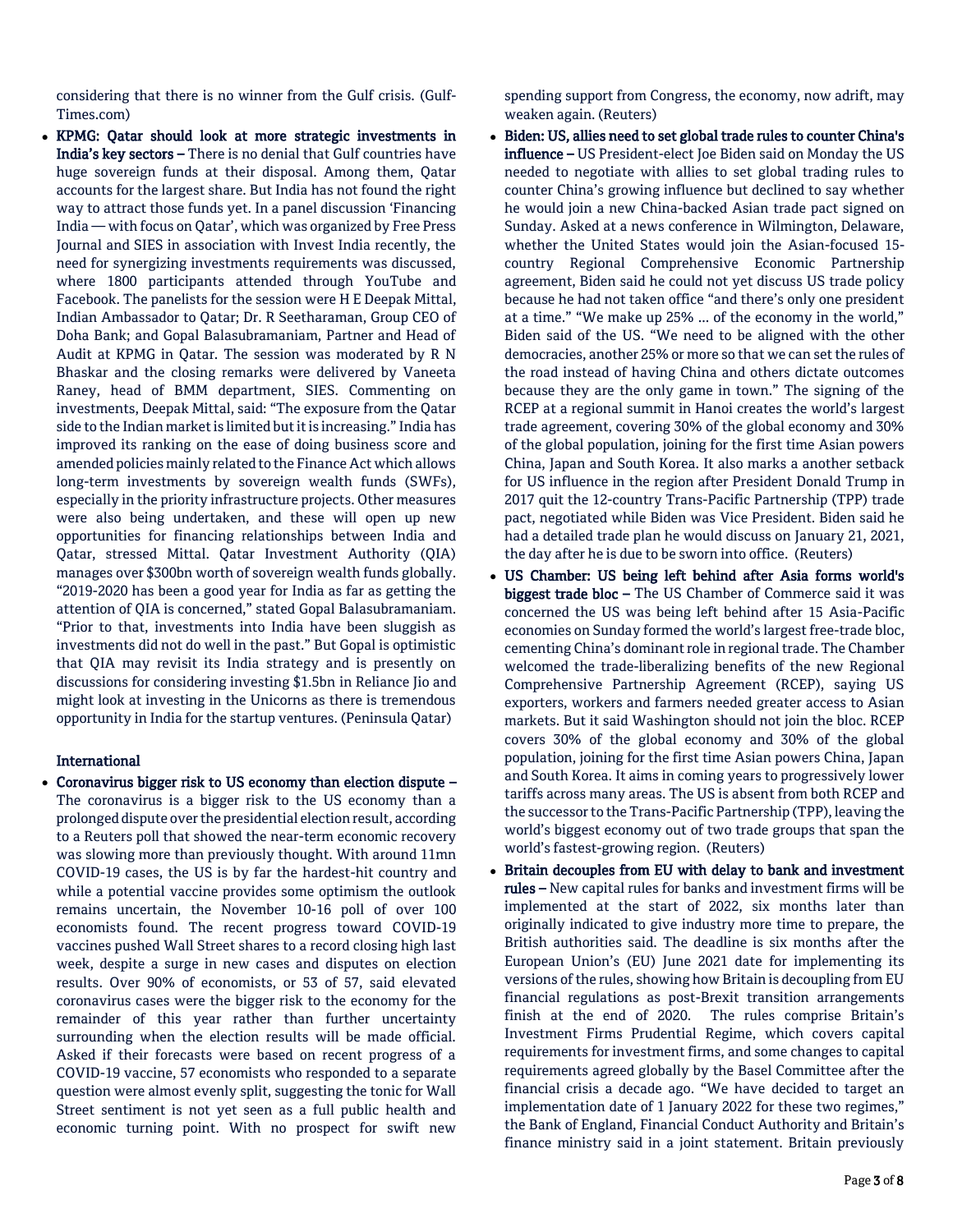indicated it would introduce the bank capital rules at the same time as the EU, but had not said when it would introduce the investment firm capital rules. The authorities said the decision to delay was a response to feedback from the industry, which had raised "concerns about the general volume of regulatory reform in 2021." (Reuters)

- McKinsey: UK faces skills shortage as COVID-19 splits job market – Britain will face a growing skills shortage over the next decade if it does not start retraining and reskilling workers for the shift to a digital-based economy which has been sped up by the COVID-19 pandemic, a McKinsey report said. The consultants said their analysis showed 94% of the workforce lacked skills they will require in 2030. The pandemic had polarized the job market with some skills already in shortage, such as those needed in e-commerce and supply chain analytics, while low-skilled jobs lost during the crisis were unlikely to return, the report showed. Some of the jobs most at risk include sales roles, retail assistants, receptionists and waiters, traditionally done by part-time staff and often by younger workers. Britain has long struggled with low productivity levels, with output particularly poor among the lowest-paid jobs, partly due to a lack of training. The Organization for Economic Cooperation and Development said in October participation in lifelong learning was higher than the European average but had declined in recent years and in-work training had fallen since the 2008 financial crisis. Britain's economy has been hit very hard by the pandemic. Gross domestic product plunged by 20% in the second quarter. (Reuters)
- ECB: Europe's spending surge will not make debt unsustainable – A surge in public spending across Europe to contain a pandemic-induced recession will not make debt levels unsustainable, even if some Eurozone members are sitting on excessively large debt piles, European Central Bank (ECB) Chief economist Philip Lane said. Governments are running up record deficits this year to keep their economies going amid partial lockdowns and public debt will exceed 100% of GDP this year, with further small rises seen next year and in 2022. The ECB has kept borrowing costs record-low but has long argued that governments, not the central bank, need to do the heavy lifting in sustaining the economy until a vaccine is deployed and restrictions are lifted. But the European Union's plans to deploy 750bn Euros (£673bn) in a recovery fund were dealt a setback on Monday when Hungary and Poland blocked the scheme, raising the risk that funding will be delayed. (Reuters)
- European Banking Federation chief calls for rethink on regulation due to pandemic – New rules affecting bank capital reserves could hurt lenders' ability to "be part of the solution" to the coronavirus crisis and should be delayed or amended, the head of the European Banking Federation (EBF) said. EBF head Jean Pierre Mustier, who is CEO of Italian bank UniCredit CRDI.MI, also called for a more unified European banking market. "We need to minimize fragmentation to allow crossborder groups to work on an even more optimized basis in terms of free flows of liquidity and capital," he told the Euro Finance Week conference, which was held virtually. He said it was crucial that banks continued to be the channel through which European Central Bank (ECB) policies reached the economy. The ECB had to find "tools to support the banks ... in an environment

in which negative or very low rates are part of a permanent fixture." Mustier called for a temporary partial reprieve in the 'Basel IV' capital rules or the so-called 'calendar provisioning' rules forcing banks to write down impaired loans in full over a set number of years. (Reuters)

- Bundesbank: German economy stagnating or shrinking amid second wave of virus – The German economy is likely stagnating or contracting as measures taken at home and abroad to contain the second wave of the coronavirus pandemic hit leisure activities as well as exports, the Bundesbank said. With schools open and restrictions mainly affecting the catering and hospitality sectors, Germany has taken a softer approach than some of its neighbors but was still bound to suffer from weaker demand from abroad. "Overall economic performance could stagnate or even decline after very vigorous growth in the summer," the Bundesbank said in its monthly report. But the German central bank said an economic slump like the one seen in the spring was unlikely and progress on the development of a vaccine against COVID-19 boosted hopes of finding a balance "soon" between containing the virus and keeping the economy open. German Chancellor Angela Merkel and the premiers of Germany's states will meet on Monday to extend restrictions that were originally due to last until the end of November. (Reuters)
- Moderna vaccine success gives world more hope Moderna Inc's experimental vaccine is 94.5% effective in preventing COVID-19 based on interim data from a late-stage trial, the company said on Monday, becoming the second US drug maker to report results that far exceed expectations. Together with Pfizer Inc's vaccine, which is also more than 90% effective, and pending more safety data and regulatory review, the US could have two vaccines authorized for emergency use in December with as many as 60mn doses of vaccine available this year. The vaccines, both developed with new technology known as messenger RNA (mRNA), represent powerful tools to fight a pandemic that has infected 54mn people worldwide and killed 1.3mn. Unlike Pfizer's vaccine, Moderna's shot can be stored at normal fridge temperatures, which should make it easier to distribute, a critical factor as COVID-19 cases are soaring, hitting new records in the US and pushing some European countries back into lockdowns. (Reuters)
- Oil settles higher boosted by latest COVID-19 vaccine progress Oil prices settled up more than 2% on Monday after trading higher earlier in the day as Moderna Inc said its experimental vaccine was 94.5% effective in preventing COVID-19. Brent crude futures for January LCOc1 settled up 1.04, or 2.43%, at \$43.82 a barrel, after earlier rising more than 4%. US West Texas Intermediate crude for December CLc1 was up \$1.21, or 3%, at \$41.34. The announcement by Moderna comes after Pfizer Inc reported last week that its vaccine was more than 90% effective, raising hopes that pandemic-driven damage to the global economy could be reduced. Prices were also buoyed by data showing a rebound in China and Japan, with figures showing that Chinese refineries processed record daily levels of crude in October. Both WTI and Brent gained more than 8% last week on hopes of a vaccine and expectation that the Organization of the Petroleum Exporting Countries (OPEC) and its allies, including Russia, would maintain lower output next year to support prices.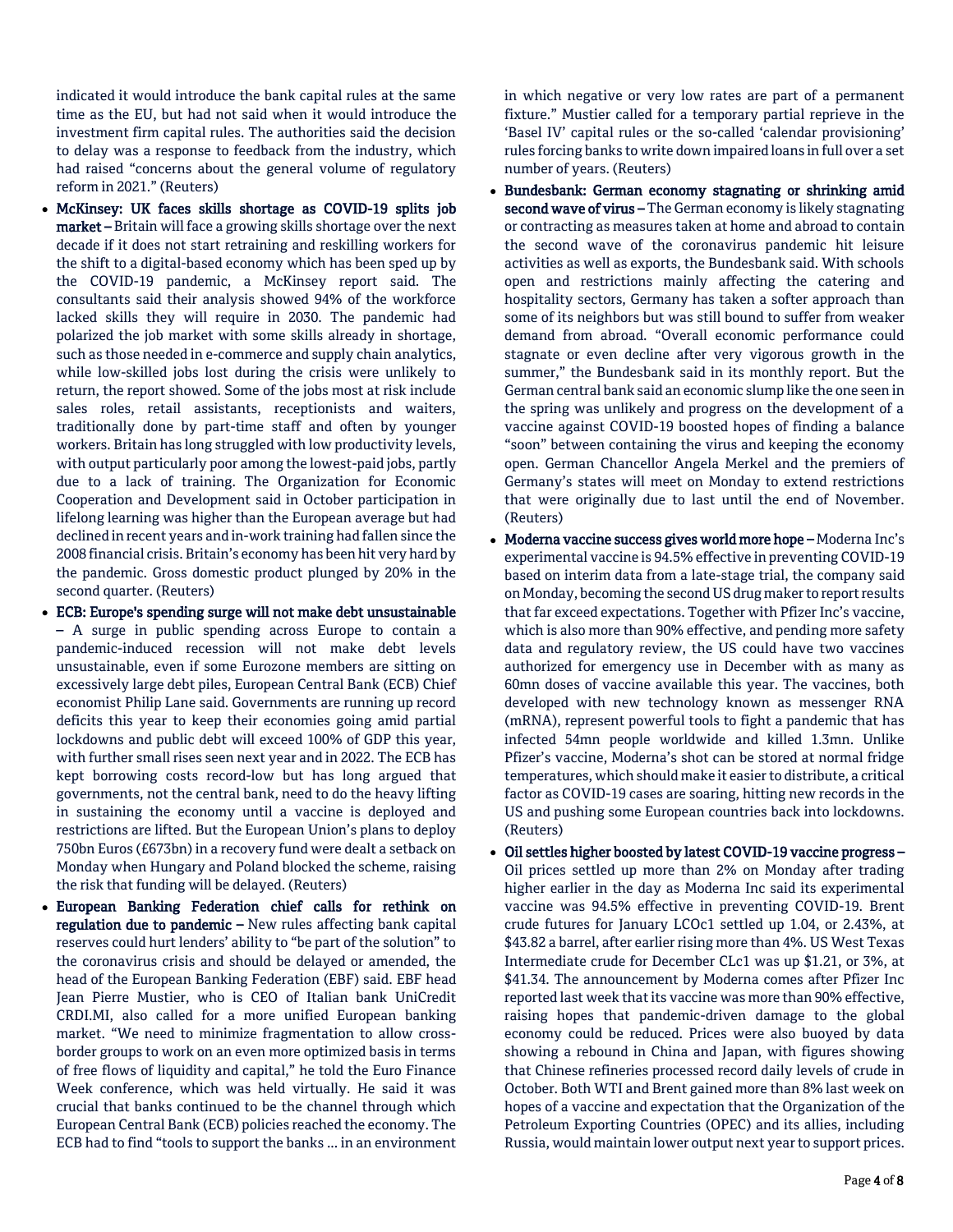The group, known as OPEC+, has been cutting production by about 7.7mn barrels a day (bpd), with compliance seen at 96% in October, and had planned to increase output by 2mn bpd from January. OPEC+ is set to hold a ministerial committee meeting on Tuesday that could recommend changes to production quotas when all the ministers meet on November 30 and December 1. (Reuters)

# Regional

- OPEC+ weighs further steps to support market, sees weaker compliance – OPEC and its allies discussed weaker compliance with pledged oil output cuts on Monday and weighed further action to support the market as the second wave of coronavirus hits demand. The OPEC, Russia and others, known as OPEC+, were due to raise output by 2mn bpd in January as part of a steady easing of record supply cuts implemented earlier this year. But, with demand for fuel weakening, OPEC+ has been considering delaying that increase or even making further cuts. An option gaining support among OPEC+ is keeping the existing supply curbs of 7.7mn bpd for another three to six months, OPEC+ sources said, rather than tapering the cut to 5.7mn bpd in January as currently called for. "Discussion on this is possible," said an OPEC source, citing "weaker demand and rising Libyan output." (Reuters)
- OPEC+ made little progress in October with compensatory cuts, source says – OPEC+ made little progress in October in compensating for overproduction in previous months, figures given to Reuters by an OPEC+ source showed on Monday. The volume of compensatory cuts needed stood at 2.35mn bpd in October, the source said. The figure was 2.33mn bpd in September, sources previously said. OPEC+ compliance in October slipped to 96%, from 101%, when compensation cuts for past overproduction by some member countries were taken into account, an OPEC+ source told Reuters on Monday. (Reuters)
- Saudi October inflation at 5.8% as food prices up on VAT Saudi Arabia's consumer price index increased by 5.8% in October compared with the same month last year, official data showed, rising slightly above September's 5.7% rate. The world's largest oil exporter is facing a steep economic contraction this year after the COVID-19 pandemic curbed global crude demand and measures to contain the coronavirus hurt domestic activity. "Taking into account the effect the increase of the Value Added Tax (VAT) from 5% to 15% in July 2020 had on consumer prices throughout the Kingdom, the rise of the CPI originated mainly from the increase in prices of Food and Beverages (+13.0%) and Transport (+7.0%)," said the General Authority for Statistics. Food and beverages recorded the highest annual price increase and were the main driver of the October inflation rate, the authority said. The VAT hike contributed to an increase in nonoil revenue in the third quarter, but economists have said it will likely dampen economic recovery. (Reuters)
- Saudi Aramco plans debt market comeback with multi-tranche bond deal – Saudi Aramco said on Monday it had hired banks for a multi-tranche US dollar-denominated bond issuance, as the world's largest oil company seeks cash amid lower oil prices. Gulf issuers show no sign of slowing this year's blitz of issues on international debt markets as they work to plug finances hit by weaker oil prices and the coronavirus crisis. Issuances from the region so far this year have already shot through 2019's record,

again surpassing \$100bn. Goldman Sachs, Citi, HSBC, JPMorgan, Morgan Stanley and NCB Capital were hired to arrange investor calls starting on Monday before the planned transaction, Aramco said in a bourse filing. Other banks involved in the deal include BNP Paribas, BOC International, BofA Securities, Credit Agricole, First Abu Dhabi Bank, Mizuho, MUFG, SMBC Nikko and Societe Generale, a document issued by one of the banks on the deal showed. Saudi Aramco this year extended the maturity of two revolving credit facilities it took in 2015, meaning those loans worth a total of \$8bn will be available through March 2022, a bond prospectus showed. The prospectus showed that in June this year the oil giant amended certain agreements regarding one of the two revolving loans, a \$6bn conventional credit facility, to incorporate a \$2bn "swingline" sub-facility to support the establishment of a US commercial paper program. No debt had been issued under the program as of September 30, the prospectus said. Swingline loans are aimed at supporting a borrower's short-term cash management needs. Aramco had an unused balance of \$10bn under its revolving credit facilities as of end-2019, the document said. (Reuters)

- Fitch rates Saudi Aramco's GMTN notes 'A(EXP)' Fitch Ratings has assigned Saudi Arabian Oil Company's (Saudi Aramco) upcoming notes an expected senior unsecured rating of 'A(EXP)'. The notes will be issued by Saudi Aramco directly under its global medium-term notes (GMTN) program and will rank pari passu with all other senior unsecured debt of Saudi Aramco. The proceeds from the notes are expected to be used for general corporate purposes. The assignment of the final rating is contingent upon the receipt of final documentation conforming to the information already reviewed. Saudi Aramco's standalone credit profile (SCP) is 'aa+', but the company's Issuer Default Rating (IDR) of 'A'/Negative is constrained by that of majority shareholder Saudi Arabia (A/Negative), given strong links between the company and the sovereign, in line with Fitch's Government-Related Entities (GRE) Rating Criteria and Parent and Subsidiary Linkage (PSL) Rating Criteria. Saudi Aramco is the world's largest oil producer. Its business profile is characterized by large scale production, vast reserves, low output costs and expansion into downstream and petrochemicals. Sovereign Constrains Rating: Saudi Aramco's rating is constrained by that of Saudi Arabia in accordance with Fitch's both GRE and PSL rating criteria. This reflects the influence the state exerts on the company through strategic direction, taxation and dividends, as well as regulating the level of production in line with OPEC commitments. Saudi Aramco's 'aa+' SCP is contingent on the company's ability to maintain net leverage below 1x through the cycle. Conservative Financial Profile: Saudi Aramco's financial profile is conservative compared with that of international integrated oil producers. Fitch projects that at end-2021 Saudi Aramco's funds from operations (FFO) net leverage will amount to 1.0x, compared with that of Royal Dutch Shell plc (Shell; AA-/Stable, 1.0x), Total SE (AA-/Stable, 1.4x) and BP plc (A/Stable, 2.2x). At end-2019, Saudi Aramco was in a net cash position, despite an increase in leverage driven by its acquisition of Saudi Basic Industries Corporation (SABIC), dividend distributions and low oil prices. (Bloomberg)
- Saudi Electricity to convert \$45bn in government liabilities into perpetual instrument – Saudi Electricity Co said on Monday it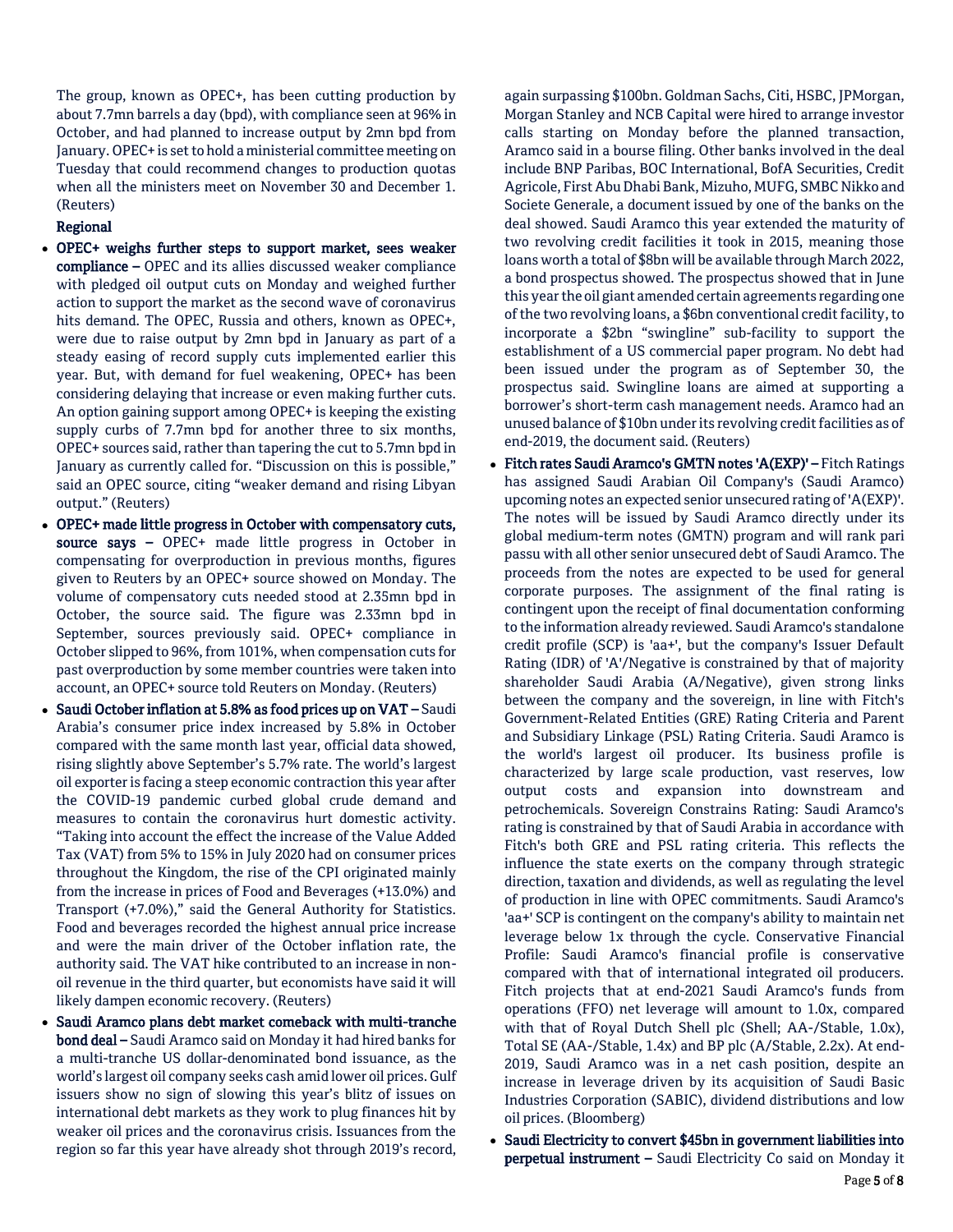has signed an agreement with the government to convert state liabilities worth \$45bn into a subordinated perpetual financial instrument to strengthen its balance sheet. The Shariahcompliant perpetual equity-like instrument will carry a 4.5% profit rate and a redemption option, it said in a statement. "With the signing of the agreement and the implementation of the approved reforms, in addition to the cancelling of the government fees imposed on the company, SEC will be better able to fulfil its obligations," Chairman of SEC, Khaled bin Saleh Al-Sultan said in a statement. This conversion is considered nondilutive and will therefore have no impact on SEC's existing shareholders' stakes. (Reuters)

- Saudi banks sign supply chain financing deal with government -Saudi Arabia's Ministry of Finance and three of the Kingdom's largest banks have started a supply chain financing facility that will enable contractors to secure money owed to them faster. The Finance Ministry has partnered with Saudi British Bank, Samba Financial Group and National Commercial Bank, according to a statement. The loans will be available to suppliers to the government that have had invoices approved but are still awaiting payment. The move is the latest sign of the government trying to better support suppliers, many of which complained about difficulties getting invoices approved by the government following the oil price slump in 2015. The government pledged \$13bn to expedite payments for government contractors in April as part of stimulus measures to support the private sector, which was battered by the fallout from coronavirus pandemic. "We all benefit from this -- the banks get some business, the suppliers get money earlier -- and the government benefits from the effects of having the money back out circulating again," Managing Director of SABB, David Dew said. SABB has set up a SR2bn revolving credit facility as part of the agreement with the government, he said. The government may look to add all the Saudi banks to the supplier financing program, he said. (Bloomberg)
- CBUAE extends stimulus scheme to stem COVID-19 impact The Central Bank of the UAE (CBUAE) said on Monday it had extended to June 2021 the applicability period of key components of a stimulus scheme to support retail and corporate banking customers and accelerate recovery from the coronavirus pandemic. In March the CBUAE launched \$70bn worth of capital and liquidity measures as part of a Targeted Economic Support Scheme (TESS) aimed at providing economic stimulus during the coronavirus crisis. The CBUAE will extend for another six months, starting from January, the duration of a \$13.6bn "Zero Cost Facility" aimed at easing liquidity management for banks through collateralized funding at zero cost. "Starting from January 1, 2021, banks and finance companies participating in the TESS will be able to provide new loans and facilities to customers negatively affected by the pandemic" within the terms set by the TESS scheme, it said in a statement. (Reuters)
- ADNOC CEO optimistic on global growth led by US and Asia There's very good reason to be optimistic about global growth, the UAE's Minister for industry and advanced technology and CEO of ADNOC, Sultan Ahmed Al Jaber said at the Bloomberg New Economy Forum. US rebound is very robust despite Covid-19; Asia is recovering very well; European growth is slowing due

to new pandemic restrictions. World still consumed 75mn bpd of oil during the height of lockdowns in March-April, and demand only dropped below 90mn bpd for 12 weeks. (Bloomberg)

- Kuwait Firm Agility Public Warehousing Co. in talks to distribute vaccines around the world - Kuwait's Agility Public Warehousing Co. is in close discussions with producers of Covid-19 vaccines and governments to help distribute the shots when they become available. The logistics company has infrastructure in place in more than 120 countries and "an unmatched capability" to distribute vaccines, especially in emerging markets, Chief Executive Officer, Tarek Sultan said in an interview. "We have physical infrastructure, cold storage capability, and boots on the ground in places that are difficult to operate in." Progress toward creating vaccines against Covid-19 has accelerated this month, with Pfizer Inc. and BioNTech SE saying their shot prevented more than 90% of symptomatic infections in a trial. Still, hurdles for production and development remain before vaccines could reach widespread use. The Pfizer vaccine, for instance, must be kept frozen at an ultralow temperature until a few days before it is used, requiring special freezers or dry ice packs. Moderna Inc., thought to be just a few weeks behind Pfizer in the testing process, says its vaccine can be kept in regular freezers; some other vaccines do not need to be frozen at all. "There may be some specific needs for capital expenditure, but they should be manageable," Sultan said. "We're actually looking forward to the challenge, to really get this issue behind us." The CEO also said that "Very aggressive" measures to cut costs early on in the pandemic, when the company sought to save more than \$150mn, will have a positive impact on profitability in the fourth quarter and into next year. (Bloomberg)
- Oman's October consumer prices fall 1.51% YoY and 0.11% MoM – National Centre for Statistics & Information in Muscat published Oman's consumer price indices for October which showed that consumer prices fell 1.51% YoY and 0.11% MoM. Food and non-alcoholic beverages prices rose 0.32% YoY in October. Transport prices fell 7.02% YoY in October. (Bloomberg)
- Oman sells OMR62mn 28-day bills at yield 0.652%; bid-cover at 1.08x – Oman sold OMR62mn of 28-day bills due on December 16, 2020. Investors offered to buy 1.08 times the amount of securities sold. The bills were sold at a price of 99.95, have a yield of 0.652% and will settle on November 18, 2020. (Bloomberg)
- Bahrain Oil Minister: Lack of investment bullish for commodities – A shortage of investment is bullish for commodities, though the timing for a potential upswing in markets is unclear, Bahrain Oil Minister, Shaikh Mohamed Bin Khalifa Al-Khalifa said in an online conference. Investment in oil fell due to coronavirus and concerns about climate and environment, sustainability and governance, he said at the Middle East Petroleum & Gas Conference 2020. (Bloomberg)
- Singapore's Viz Branz owner sells majority stake to Investcorp The owner of Singaporean instant beverage maker Viz Branz Pte agreed to sell a majority stake to the biggest private equity and alternative asset manager in the Middle East. Bahrain-based Investcorp Holdings said Monday that controlling shareholder Ben Chng will retain "a significant ownership stake" in the company but disclosed no other details, according to a statement, which confirmed an earlier Bloomberg News report.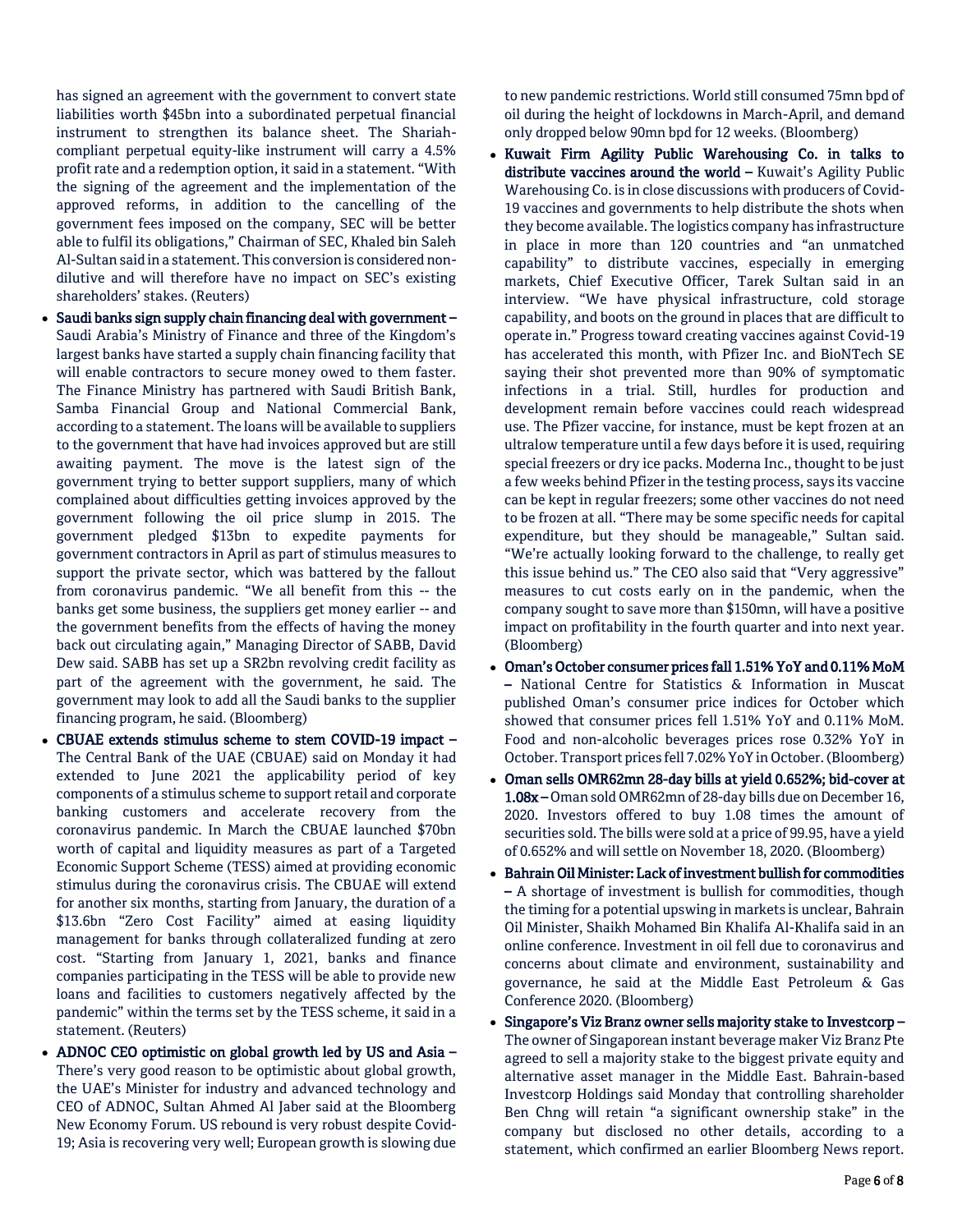Chng, who is also the Chief Executive Officer, was planning to sell a 51% stake in a deal that would give the company an enterprise value of as much as \$372mn, according to sources. (Bloomberg)

• Investcorp portfolio company ABAX acquires Automile -Investcorp, a leading global provider and manager of alternative investment products, announced that its portfolio company ABAX, the telematics solutions provider in the Nordics and one of the largest in Europe, has acquired Automile, a Nordic based provider of telematics and internet of things (IoT) services. The transaction has closed and positions the combined group as a global telematics leader with more than 360,000 subscriptions. The addition of Automile strengthens ABAX's growth platform, bringing together a highly complementary portfolio of telematics solutions that will leverage ABAX's global IoT network. This combination creates the second largest telematics player in Europe by the number of subscriptions and will enable ABAX to offer new and existing customers a wider array of value -added connectivity services with greater geographic coverage. Daniel Lopez -Cruz, Investcorp's Head of Private Equity, Europe, said: "We backed ABAX to acquire Automile as the transaction enhances ABAX's leadership position in the highly fragmented and growing telematics market, which we believe remains underpenetrated despite increased rates of adoption. ABAX has delivered consistent growth and we believe that the company is well -positioned for the future with a proven acquisition playbook in an expanding addressable market." Group CEO of ABAX, Morten Strand said: "The acquisition is an important step for us to further strengthen our operations and our position in the Nordics, Europe, and globally. Together with Automile, we will be at the forefront of innovation with the most modern, open, and advanced telematics platform. Our acquisition demonstrates confidence in the growth potential of the new combined entity, and we look forward to working together to accelerate our growth ambitions in the years to come". Founded in 2003, ABAX is one of Europe's largest telematics solution providers. Investcorp acquired ABAX in 2017 with the aim of supporting its growth strategy by capitalizing on the fragmented and expanding market for telematics solutions. ABAX represents Investcorp's fourth investment in the space, with other notable investments including SageQuest and Fleetmatics which rapidly expanded under its ownership and successfully merged and listed on the New York Stock Exchange in 2012, creating the fastest growing global fleet tracking software provider, and was ultimately acquired by Verizon Communications Inc. in 2016 for \$2.4bn. (Bloomberg)